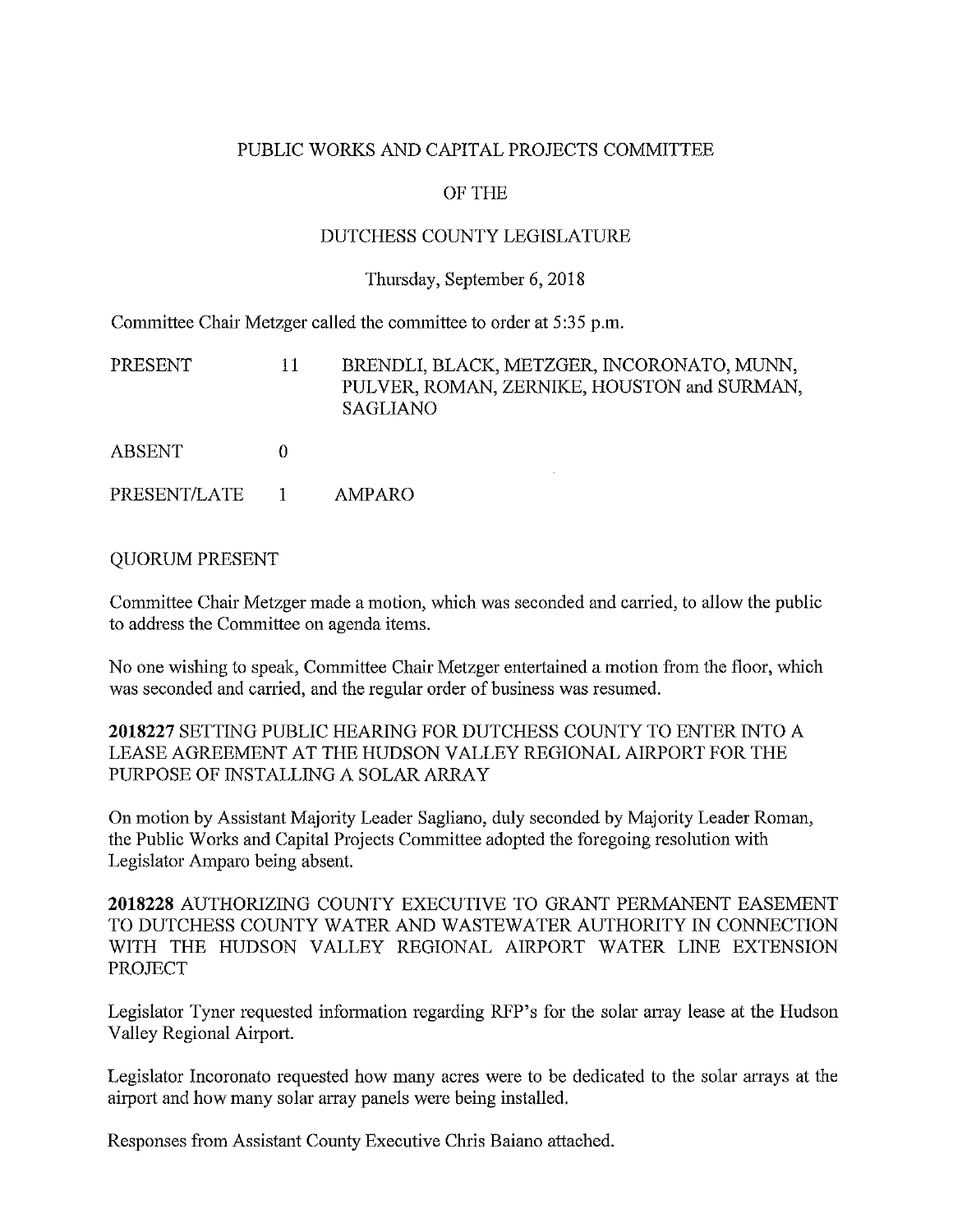On motion by Majority Leader Roman, duly seconded by Assistant Majority Leader Sagliano, the Public Works and Capital Projects Committee adopted the foregoing resolution with Legislator Amparo being absent.

2018230 ADOPTION OF NEGATIVE DECLARATION FOR THE COUNTY ROUTE 16 ROAD IMPROVEMENT PROJECT(NORTH QUAKER LANE) IN THE TOWN OF HYDE PARK

On motion by Majority Leader Roman, duly seconded by Minority Leader Black, the Public Works and Capital Projects Committee adopted the foregoing resolution with Legislator Amparo being absent.

2018231 AUTHORIZATION TO ACQUIRE A FEE ACQUISITION FROM ANTONIETTA ST. GEORGE AS TRUSTEE OF THE EGIDIO VERSEA IRREVOCABLE TRUST U/A, IN CONNECTION WITH THE REHABILITATION OF OLD HOPEWELL ROAD (CR 28) ROUTE 9 TO ALL ANGELS HILL ROAD (CR 94) IN THE TOWN OF WAPPINGER (PIN 8755.44)

On motion by Majority Leader Roman, duly seconded by Minority Leader Black the Public Works and Capital Projects Committee adopted the foregoing resolution with Legislator Amparo being absent.

2018232 AUTHORIZATION TO ACQUIRE A FEE ACQUISITION FROM EAGLE AVENUE ENTERPRISES, LTD., IN CONNECTION WITH THE IMPROVEMENT PROJECT ON A PORTION OF MYERS CORNERS ROAD (CR 93), TOWN OF WAPPINGER (PIN 8755.45)

On motion by Majority Leader Roman, duly seconded by Minority Leader Black, the Public Works and Capital Projects Committee adopted the foregoing resolution with Legislator Amparo being absent.

2018233 AUTHORIZATION TO ACQUIRE A FEE ACQUISITION FROM RANKIN H. BETTCHER AND SANDRA L. BETTCHER, IN CONNECTION WITH THE IMPROVEMENTS TO BEEKMAN ROAD (CR 9) IN THE TOWNS OF EAST FISHKILL AND BEEKMAN (PIN 8755.38)

On motion by Majority Leader Roman, duly seconded by Assistant Majority Leader Sagliano, the Public Works and Capital Projects Committee adopted the foregoing resolution with Legislator Amparo being absent.

2018234 AUTHORIZATION TO ACQUIRE A FEE ACQUISITION FROM IDONIE. MATTHEWS, IN CONNECTION WITH THE IMPROVEMENTS TO BEEKMAN ROAD (CR 9) IN THE TOWNS OF EAST FISHKILL AND BEEKMAN (PIN 8755.38)

On motion by Majority Leader Roman, duly seconded by Assistant Majority Leader Sagliano, the Public Works and Capital Projects Committee adopted the foregoing resolution with Legislator Amparo being absent.

2018235 AUTHORIZING THE RE-NAMING OF COUNTY ROUTE 27/LIME KILN ROAD LOCATED IN THE TOWN OF EAST FISHKILL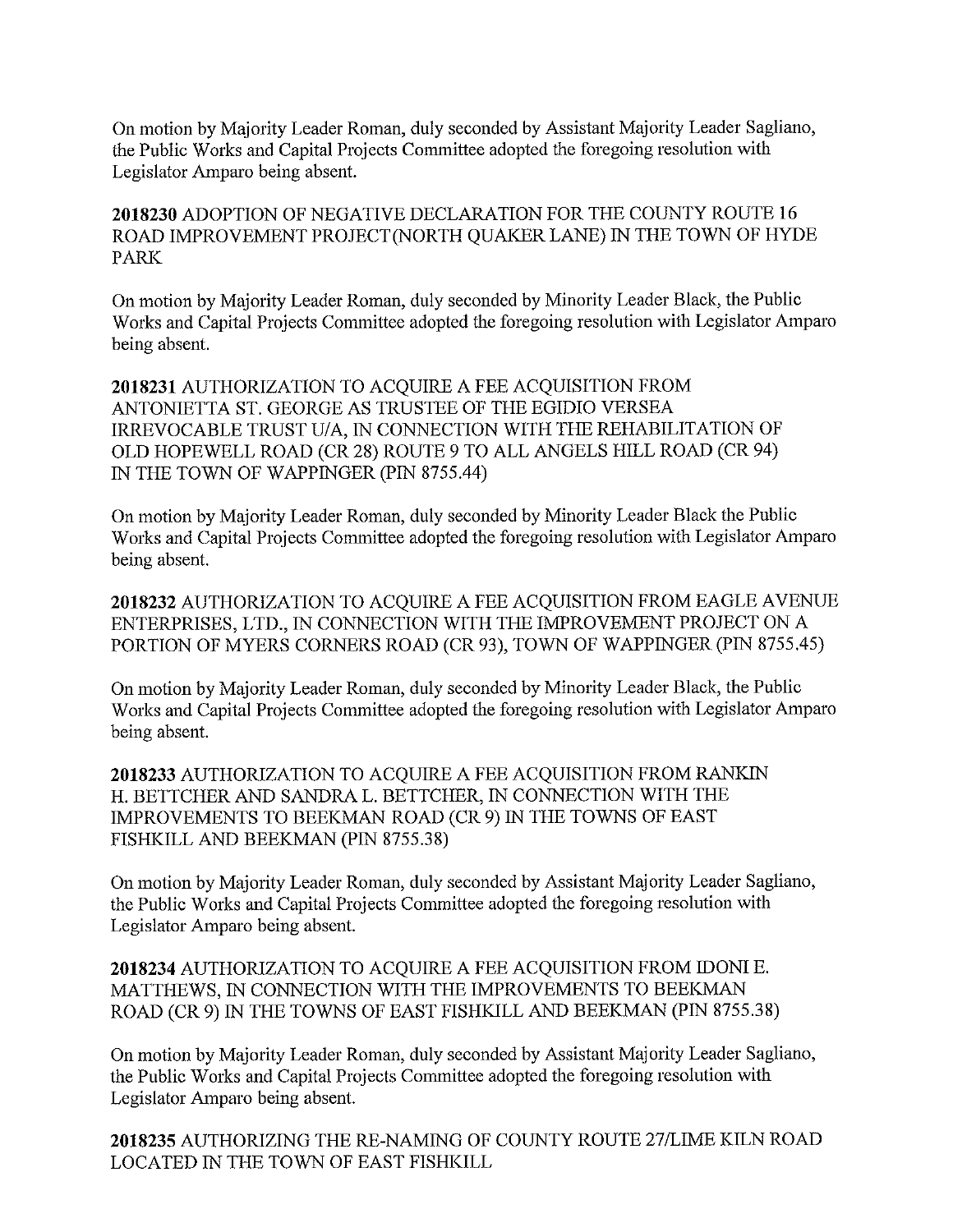On motion by Majority Leader Roman, duly seconded by Assistant Majority Leader Sagliano, the Public Works and Capital Projects Committee unanimously adopted the foregoing resolution.

There being no further business, the meeting was adjourned.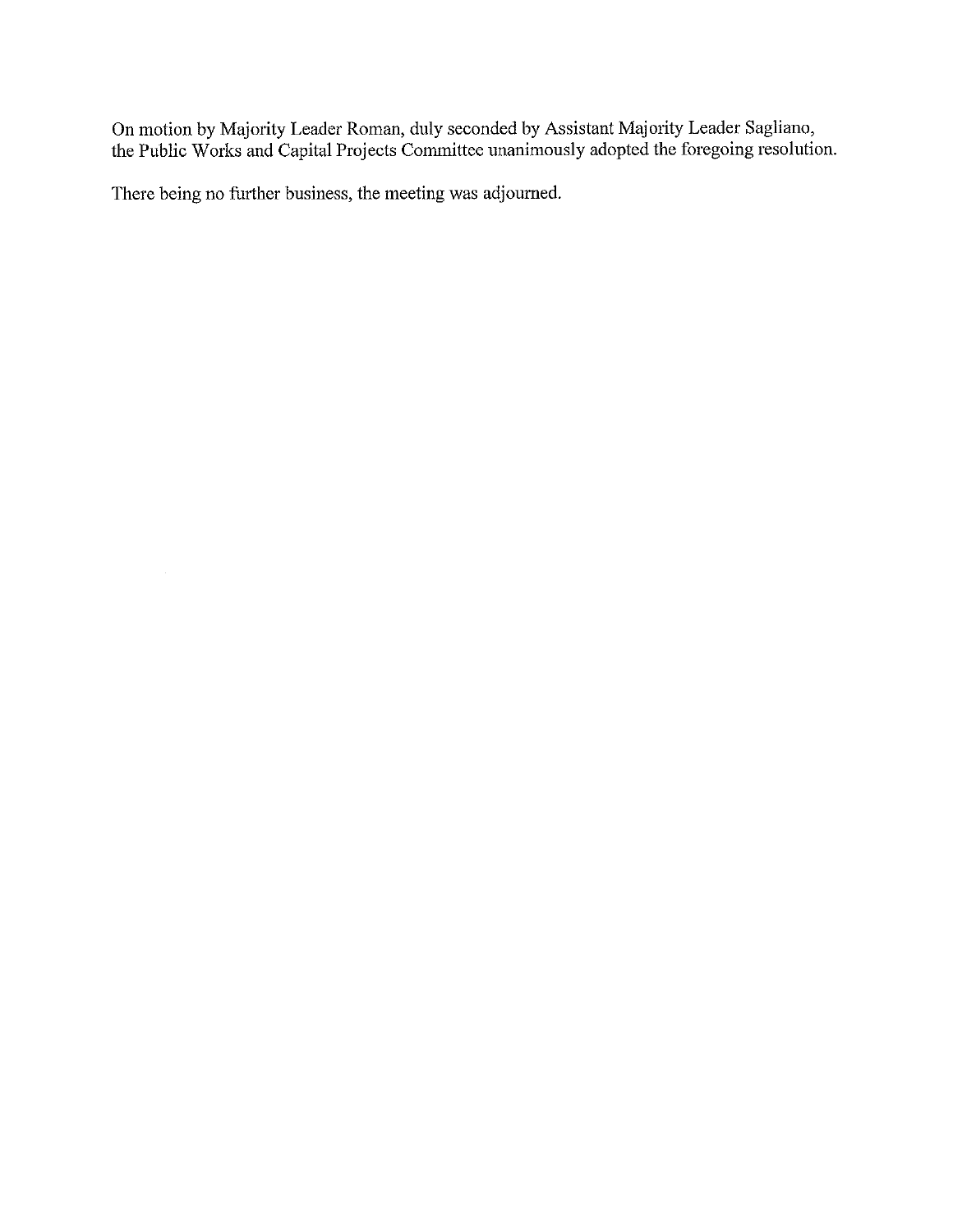#### *'r:*

## **Ortiz, Sarah**

| From:              | Baiano, Chris                                                        |
|--------------------|----------------------------------------------------------------------|
| Sent:              | Tuesday, September 11, 2018 5:33 PM                                  |
| To:                | Ortiz, Sarah                                                         |
| Cc:                | Morris, Carolyn; Joseph, Nick; Tyner, Joel                           |
| Subject:           | RE: Question from Public Works and Capital Project Committee Meeting |
| <b>Categories:</b> | To-Do                                                                |

To All,

From discussion with Central Services, the County was approached by the vendor to implement the NYSERDA sponsored program and the County will not be expending County funds in the development of the project.

An RFP was not needed for this project:

- •The solar array project does not require any expenditure of County funds.
- •The County is leasing the land to the vendor and not expending County funds.
- • The County will be receiving credits back from Central Fludson that are greater than the purchase price cost.

Regards, Chris

**Christopher Baiano Assistant County Executive Dutchess County Executive Office** 22 Market Street Poughkeepsie, NY 12601 Phone:(845) 486-2000 Fax: (845) 486-2021 Email: cbaiano@dutchessny.gov

www.dutchessny.gov

From: Ortiz, Sarah **Sent:** Friday,September **7, 2018 1:47 PM** To: Baiano, Chris <cbaiano@dutchessny.gov> **Cc:** Tyner, Joel <sup>&</sup>lt;Joeltyner@earthlink.net<sup>&</sup>gt; **Subject:**Question from Public Works and Capital Project Committee Meeting

Good afternoon Chris:

At last night's Public Works and Capital Project Committee Meeting, Legislator Tyner requested information on any RFPs for the solar array lease at the Hudson Valley Regional Airport.Thank you.